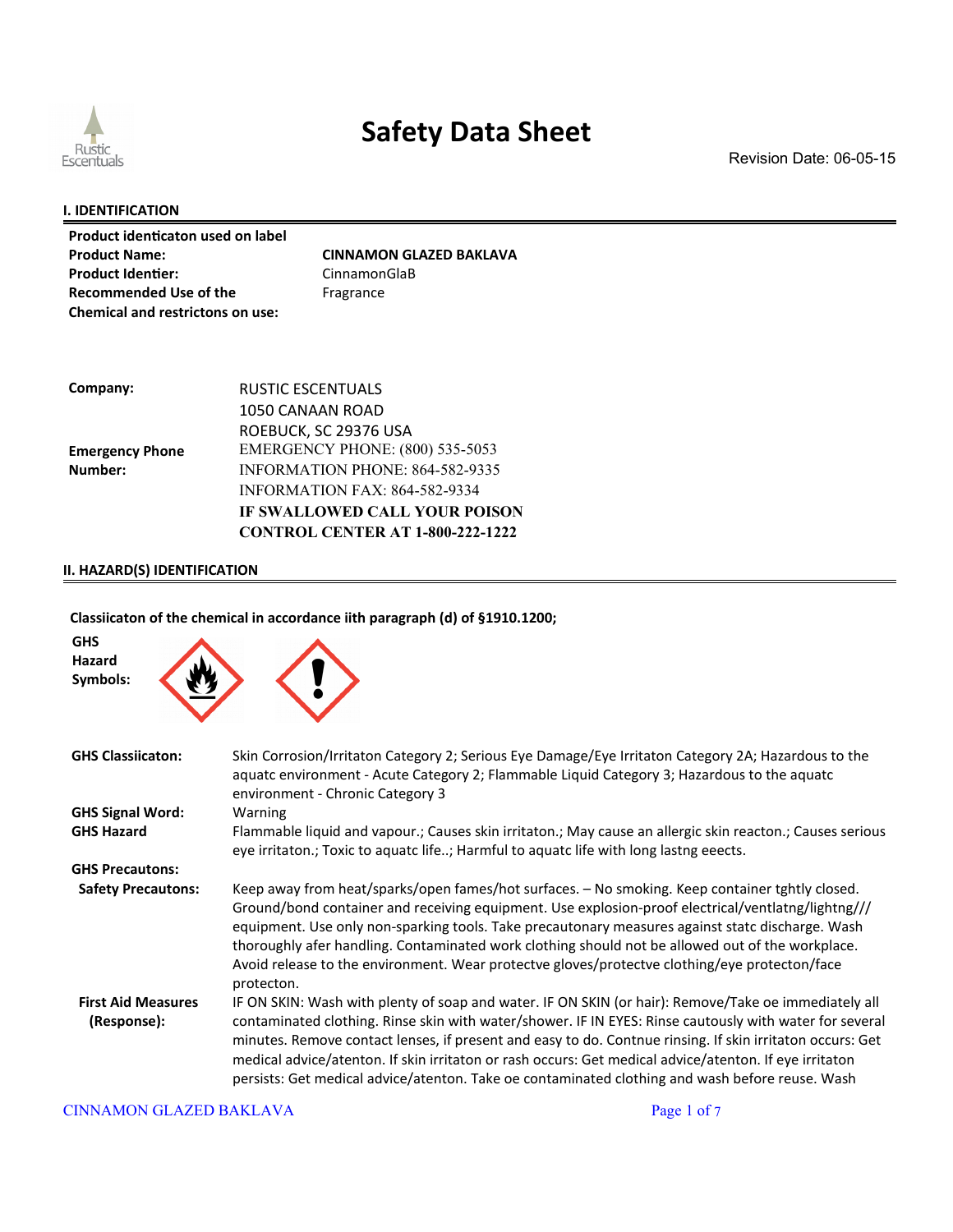

Revision Date: 06-05-15

contaminated clothing before reuse. In case of fre: Use extnguishing media listed in Secton 5 of the SDS to extnguish.  **Storage:** Keep container tghtly closed. Store in a well-ventlated place. Keep cool.  **Disposal:** Dispose of contents/container in accordance with local/regional/natonal/internatonal regulaton for hazardous wastes.

#### **III. COMPOSITION/INFORMATION ON INGREDIENTS**

| <b>Chemical Name</b>                             | CAS#          | %           |
|--------------------------------------------------|---------------|-------------|
| 2-Propenal, 3-phenyl-                            | 104-55-2      | $10 - 30$   |
| Benzaldehyde, 3-ethoxy-4-hydroxy-                | 121-32-4      | $1 - 5$     |
| 2H-1-Benzopyran-2-one                            | $91 - 64 - 5$ | $1 - 5$     |
| <b>VANILLIN</b>                                  | 121-33-5      | $1 - 5$     |
| Ethanol                                          | 64-17-5       | $1 - 5$     |
| 2,6-di-t-Butyl-p-cresol                          | 128-37-0      | $0.5 - 1.5$ |
| 1,3-Benzodioxole-5-carboxaldehyde                | 120-57-0      | $0.1 - 1$   |
| 2-Propen-1-ol, 3-phenyl-                         | 104-54-1      | $0.1 - 1$   |
| Benzoic acid, 2-hydroxy-, phenylmethyl ester     | 118-58-1      | $0.1 - 1$   |
| Cyclohexene, 1-methyl-4-(1-methylethenyl)-, (R)- | 5989-27-5     | $0.1 - 1$   |

**The speciic chemical identy and/or exact percentage (concentraton) of compositon has been iithheld as a trade secret is required.**

#### **IV. FIRST-AID MEASURES**

| Inhalaton:                                                                       | Remove to fresh air. If breathing is difcult, have a trained individual administer<br>oxygen. If not breathing, give artfcial respiraton and have a trained individual<br>administer oxygen. Get medical atenton immediately |
|----------------------------------------------------------------------------------|------------------------------------------------------------------------------------------------------------------------------------------------------------------------------------------------------------------------------|
| Eyes:                                                                            | Flush eyes with plenty of water for at least 20 minutes retractng eyelids ofen. Tilt<br>the head to prevent chemical from transferring to the uncontaminated eye. Get<br>immediate medical atenton.                          |
| <b>Skin Contact:</b>                                                             | Wash with soap and water. Remove contaminated clothing and launder. Get<br>medical atenton if irritaton develops or persists.                                                                                                |
| Ingeston:                                                                        | Do not induce vomitng and seek medical atenton immediately. Drink two glasses<br>of water or milk to dilute. Provide medical care provider with this MSDS.                                                                   |
| <b>Most important</b><br>symptoms and efects -<br>acute<br><b>Most important</b> | No Data Available                                                                                                                                                                                                            |
| symptoms and efects -<br>chronic                                                 | No Data Available                                                                                                                                                                                                            |
| <b>Notes to Doctor:</b>                                                          | No additonal frst aid informaton available                                                                                                                                                                                   |
| V. FIRE FIGHTING MEASURES                                                        |                                                                                                                                                                                                                              |

| <b>Flammability Summary:</b> | Combustble                                                                                                                        |
|------------------------------|-----------------------------------------------------------------------------------------------------------------------------------|
| <b>Extnguishing Media:</b>   | Use alcohol resistant foam, carbon dioxide, or dry chemical                                                                       |
|                              | extnguishing agents. Water may be ineeectve but water spray can<br>be used extnguish a fre if swept across the base of the fames. |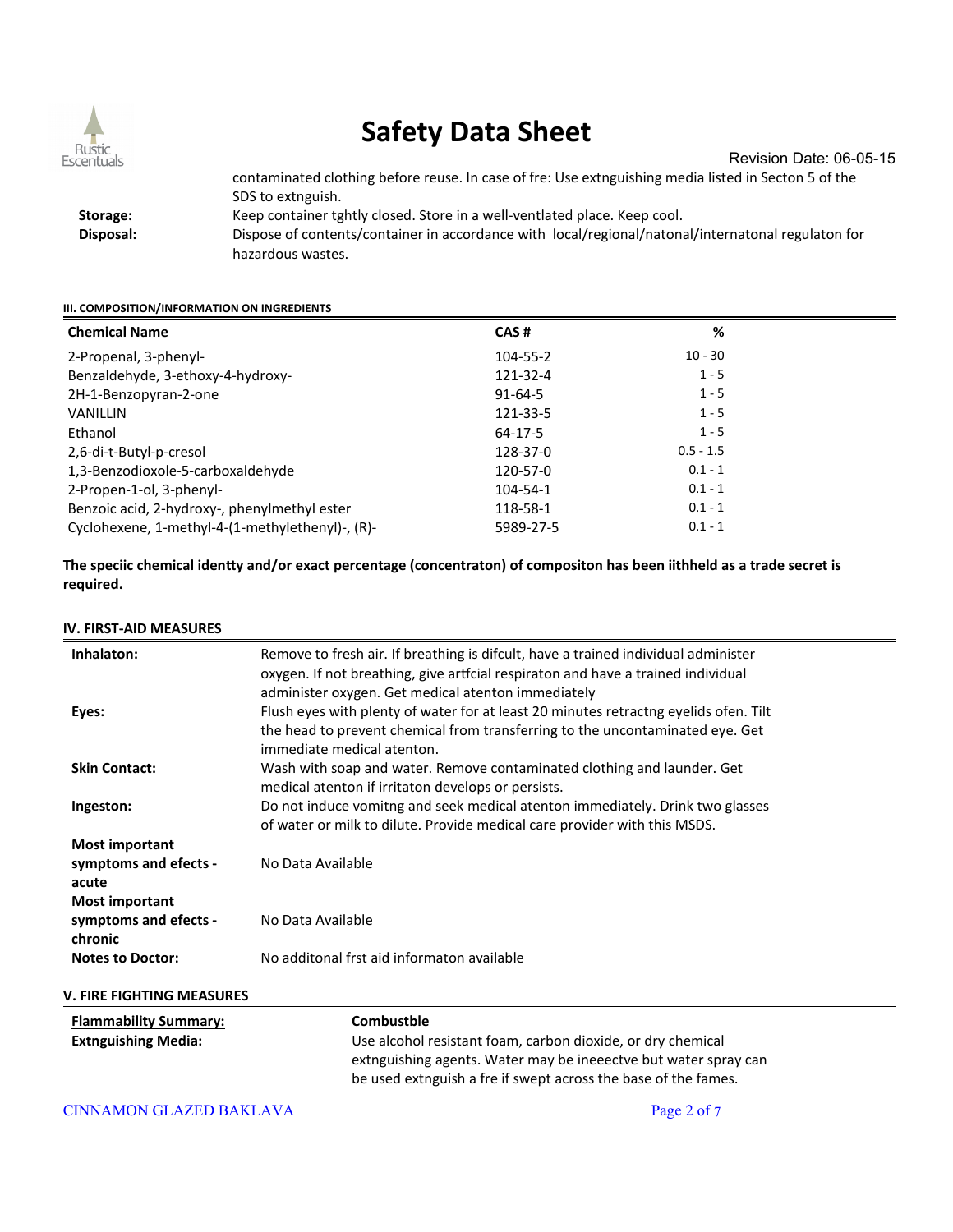

|                                                    | PUICLY DULU DIICCL                                                                                                                           |
|----------------------------------------------------|----------------------------------------------------------------------------------------------------------------------------------------------|
| Rustic<br>Escentuals                               | Revision Date: 06-05-15                                                                                                                      |
|                                                    | Water can absorb heat and keep exposed material from being                                                                                   |
|                                                    | damaged by fre.                                                                                                                              |
| <b>Extnguishing Media adiised against:</b>         | No Data Available                                                                                                                            |
| Fire and/or Explosion Hazards:                     | Vapors may be ignited by sparks, fames or other sources of igniton                                                                           |
|                                                    | if material is above the fash point giving rise to a fre (Class B).<br>Vapors are heavier than air and may travel to a source of igniton and |
|                                                    | fash back.                                                                                                                                   |
| Fire Fightng Methods and Protecton:                | Do not enter fre area without proper protecton including self-                                                                               |
|                                                    | contained breathing apparatus and full protectve equipment. Fight                                                                            |
|                                                    | fre from a safe distance and a protected locaton due to the                                                                                  |
|                                                    | potental of hazardous vapors and decompositon products.                                                                                      |
| <b>Hazardous Combuston Products:</b>               | Carbon Oxides, Carbon dioxide, Carbon monoxide, Toxic fumes.,                                                                                |
|                                                    | Toxic gases                                                                                                                                  |
|                                                    |                                                                                                                                              |
| VI. ACCIDENTAL RELEASE MEASURES                    |                                                                                                                                              |
| <b>Personal Precautons and Equipment:</b>          | No health aeects expected from the clean-up of this material if                                                                              |
|                                                    | contact can be avoided. Follow personal protectve equipment                                                                                  |
|                                                    | recommendatons found in Secton VIII of this MSDS                                                                                             |
| <b>Methods for Clean-up:</b>                       | No special spill clean-up consideratons. Collect and discard in regular                                                                      |
|                                                    | trash.                                                                                                                                       |
| VII. HANDLING AND STORAGE                          |                                                                                                                                              |
| <b>Handling Technical Measures and Precautons:</b> | Mildly irritatng material. Avoid unnecessary exposure. As                                                                                    |
|                                                    | with all chemicals, good industrial hygiene practces should                                                                                  |
|                                                    | be followed when handling this material. Avoid contact with                                                                                  |
|                                                    | material, avoid breathing dusts or fumes, use only in a well                                                                                 |
|                                                    | ventlated area. Wash thoroughly afer handling Do not get in                                                                                  |
|                                                    | eyes, on skin and clothing Ground and bond containers when                                                                                   |
|                                                    | transferring material Keep in air-tght containers- material is                                                                               |
|                                                    | hygroscopic. "Empty" containers retain product residue                                                                                       |
|                                                    | (liquid and/or vapor) and can be dangerous.<br>Store in a cool dry place. Isolate from incompatble materials.                                |
| <b>Storage Technical Measures and Conditons:</b>   | Keep away from sources of igniton Store in a tghtly closed                                                                                   |
|                                                    | container Do not store near combustble materials Store in a                                                                                  |
|                                                    | cool place in original container and protect from sunlight                                                                                   |
|                                                    | Keep container closed when not in use Keep away from food                                                                                    |
|                                                    | and drinking water.                                                                                                                          |
| <b>Materials to Aioid/Chemical Incompatbility:</b> | Strong oxidizing agents Strong bases Strong acids Acetc                                                                                      |
|                                                    | anhydride Chlorinated compounds Metals Caustcs (bases)                                                                                       |

### **VIII. EXPOSURE CONTROLS/PERSONAL PROTECTION**

| <b>Engineering Measures:</b> | No exposure limits exist for the constituents of this product. Use local exhaust       |
|------------------------------|----------------------------------------------------------------------------------------|
|                              | ventlaton or other engineering controls to minimize exposures and maintain             |
|                              | operator comfort. Engineering controls must be designed to meet the OSHA chemical      |
|                              | specifc standard in 29 CFR 1910. Use process enclosures, local exhaust ventlaton, or   |
|                              | other engineering controls to control airborne levels below recommended exposure       |
|                              | limits Facilites storing or using this material should be equipped with an eyewash and |
|                              | safety shower.                                                                         |

CINNAMON GLAZED BAKLAVA Page 3 of 7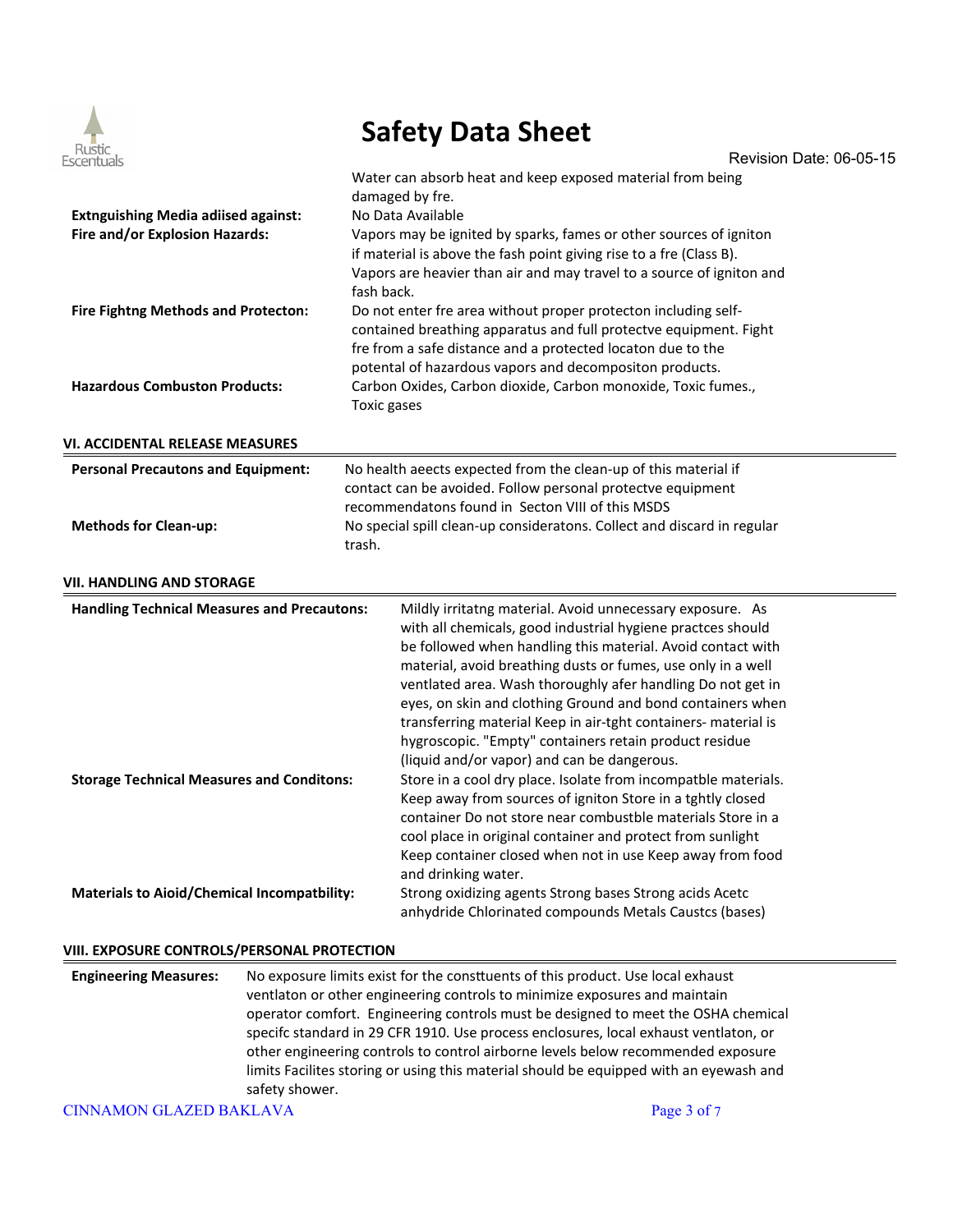

| Respiratory protecton may be required to avoid overexposure when handling this<br>product. General or local exhaust ventlaton is the preferred means of protecton.<br>Use a respirator if general room ventlaton is not available or sufcient to eliminate<br>symptoms. Follow a respiratory protecton program that meets 29 CFR 1910.134 and<br>ANSI Z88.2 requirements whenever work place conditons warrant the use of a<br>respirator. Respiratory protecton may be required in additon to ventlaton<br>depending upon conditons of use. |
|----------------------------------------------------------------------------------------------------------------------------------------------------------------------------------------------------------------------------------------------------------------------------------------------------------------------------------------------------------------------------------------------------------------------------------------------------------------------------------------------------------------------------------------------|
| Wear chemically resistant safety glasses with side shields when handling this product.<br>Do not wear contact lenses. Wear goggles and a Face shield                                                                                                                                                                                                                                                                                                                                                                                         |
| Wear protectve gloves. Inspect gloves for chemical break-through and replace at<br>regular intervals. Clean protectve equipment regularly. Wash hands and other<br>exposed areas with mild soap and water before eatng, drinking, and when leaving<br>work Where contact is likely, wear chemical resistant gloves, a chemical suit, rubber<br>boots, and chemical safety goggles plus a face shield                                                                                                                                         |
| No informaton available                                                                                                                                                                                                                                                                                                                                                                                                                                                                                                                      |
| As with all chemicals, good industrial hygiene practces should be followed when<br>handling this material. Avoid contact with material, avoid breathing dusts or fumes,<br>use only in a well ventlated area. Wash thoroughly afer handling Do not get in eyes,<br>on skin and clothing Ground and bond containers when transferring material Keep in<br>air-tght containers- material is hygroscopic. "Empty" containers retain product<br>residue (liquid and/or vapor) and can be dangerous.                                              |
|                                                                                                                                                                                                                                                                                                                                                                                                                                                                                                                                              |

| Control Parameters:  |  |
|----------------------|--|
| <b>Chemical Name</b> |  |
| Ethanol              |  |

**Chemical Name ACGIH TLV-TWA ACGIH STEL OSHA PEL** Ethanol 1000 ppm TWA; 1880 mg/m3 TWA

1000 ppm TWA; 1900 mg/m3 TWA

#### **IX. PHYSICAL AND CHEMICAL PROPERTIES**

| נאי רוויאכאב אוזט כוונוזווכאני ווטר נוזוונא |                                        |
|---------------------------------------------|----------------------------------------|
| <b>Physical State:</b>                      | Liquid                                 |
| Color:                                      | Clear                                  |
| Odor:                                       | Comparable to Standard                 |
| <b>Odor Threshold:</b>                      | ND.                                    |
| pH:                                         | Not Available                          |
| <b>Meltng Point/Freezing Point:</b>         | 19P                                    |
| <b>Inital Boiling Point:</b>                | 478 º F                                |
| <b>Flash Point:</b>                         | 130 º F                                |
| <b>Eiaporaton Rate:</b>                     | Not Available                          |
| <b>Flammability (Solid, Gas):</b>           | No Data Available                      |
| <b>Upper Flammable/Explosile Limit:</b>     | Not Available                          |
| Loier Flammable/Explosiie Limit:            | Not Available                          |
| <b>Vapor Density:</b>                       | >1                                     |
| <b>Relatie Density:</b>                     | 1                                      |
| <b>Solubility in Water:</b>                 | Soluble in water-No                    |
| <b>Octanol/Water Partton Coefcient:</b>     | $= 2.22$ at 18 degree C 1.23 -0.3      |
| <b>Auto-igniton Temperature:</b>            | $>$ 400 $9$ C                          |
| <b>Decompositon Temperature:</b>            | 246                                    |
| Volatles, % by ieight:                      | 0.92                                   |
| Volatles, % by ieight:                      | 0.92                                   |
| $\alpha$                                    | $\mathbf{R}$ $\mathbf{A}$ $\mathbf{C}$ |

CINNAMON GLAZED BAKLAVA Page 4 of 7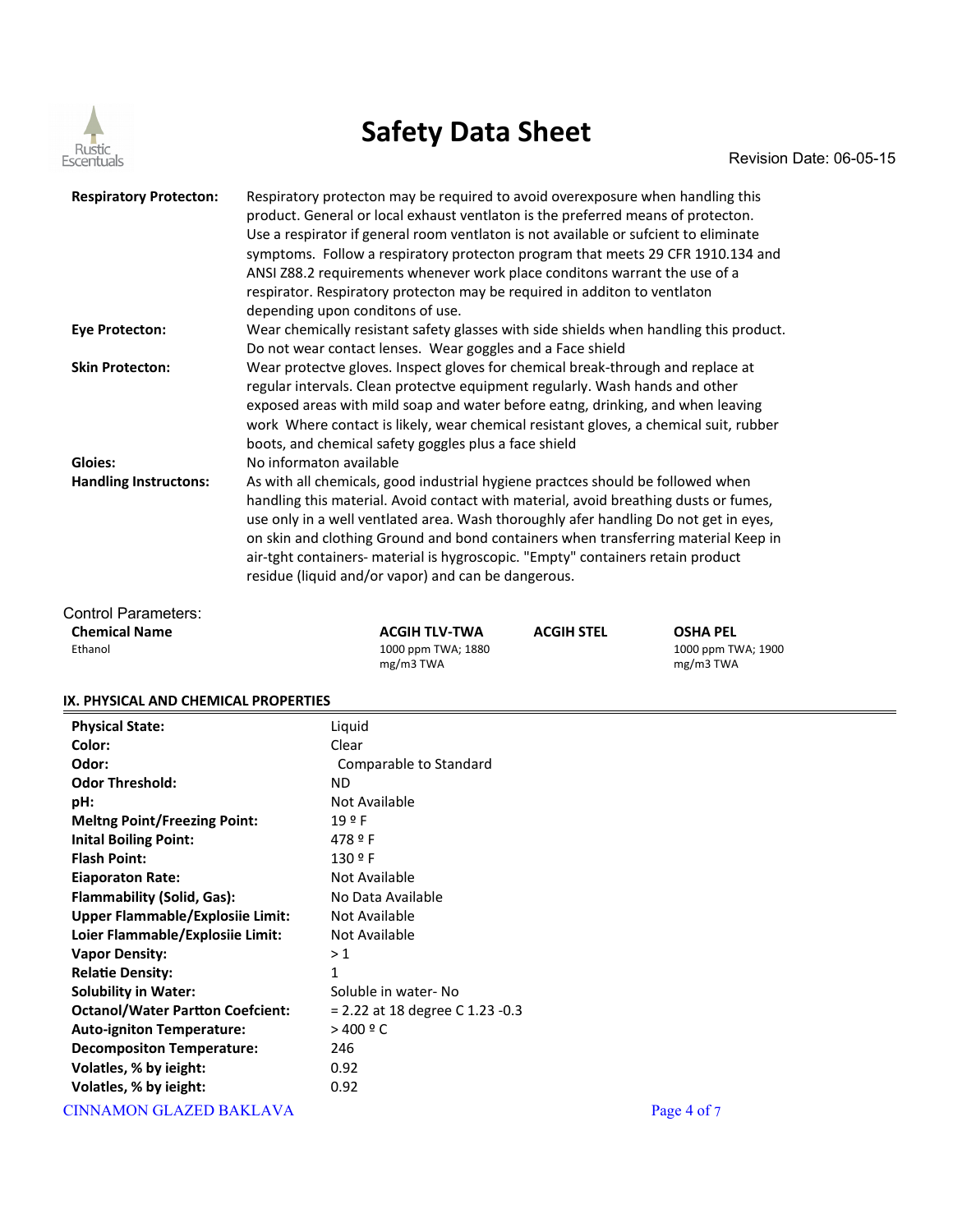

Revision Date: 06-05-15

**Bulk Density:** 15.422

| Reactiity:                                        |                                                        | No Data Available                                                                  |  |  |
|---------------------------------------------------|--------------------------------------------------------|------------------------------------------------------------------------------------|--|--|
| <b>Chemical Stability:</b>                        |                                                        | Stable under normal conditons.                                                     |  |  |
| <b>Possibility of Hazardous Reactons:</b>         |                                                        | No Data Available                                                                  |  |  |
| <b>Conditons to Aioid:</b>                        |                                                        | Temperatures above fash point in combinaton with sparks,                           |  |  |
|                                                   |                                                        | open fames, or other sources of igniton. Contaminaton                              |  |  |
|                                                   |                                                        | Elevated temperatures Visible light                                                |  |  |
|                                                   | <b>Materials to Aioid/Chemical Incompatbility:</b>     | Strong oxidizing agents Strong bases Strong acids Acetc                            |  |  |
|                                                   |                                                        | anhydride Chlorinated compounds Metals Caustcs (bases)                             |  |  |
| <b>Hazardous Decompositon Products:</b>           |                                                        | Carbon Oxides Carbon dioxide Carbon monoxide Toxic fumes.                          |  |  |
|                                                   |                                                        | Toxic gases                                                                        |  |  |
| XI. TOXICOLOGICAL INFORMATION                     |                                                        |                                                                                    |  |  |
| <b>Routes of Entry:</b>                           | Skin contact, Eye contact                              |                                                                                    |  |  |
| <b>Most Important</b>                             | No Data Available                                      |                                                                                    |  |  |
| Symptoms:                                         |                                                        |                                                                                    |  |  |
| <b>Chemical Interactons That Change Toxicity:</b> |                                                        | None Known                                                                         |  |  |
|                                                   | Immediate (Acute) Health Effects by Route of Exposure: |                                                                                    |  |  |
| <b>Inhalaton Irritaton:</b>                       |                                                        | Can cause respiratory irritaton.                                                   |  |  |
| <b>Skin Contact:</b>                              |                                                        | Can cause moderate skin irritaton, defatng, and dermatts. Not likely to cause      |  |  |
|                                                   | permanent damage.                                      |                                                                                    |  |  |
| <b>Eye Contact:</b>                               |                                                        | Can cause moderate irritaton, tearing and reddening, but not likely to permanently |  |  |
|                                                   | injure eye tssue.                                      |                                                                                    |  |  |
| Ingeston Irritaton:                               |                                                        | Irritatng to mouth, throat, and stomach. Can cause abdominal discomfort, nausea,   |  |  |
|                                                   | vomitng and diarrhea.                                  |                                                                                    |  |  |
| <b>Ingeston Toxicity:</b>                         | Harmful if swallowed.                                  |                                                                                    |  |  |
|                                                   |                                                        |                                                                                    |  |  |
| Long-Term (Chronic) Health Efects:                |                                                        |                                                                                    |  |  |
| Carcinogenicity:                                  |                                                        | None of the substances have been shown to cause cancer in long term animal         |  |  |
|                                                   |                                                        | studies. Not a carcinogen according to NTP, IARC, or OSHA.                         |  |  |
| <b>Reproductie toxicity:</b>                      |                                                        | No data available to indicate product or any components present at greater than    |  |  |
|                                                   |                                                        | 0.1% may cause birth defects. Possible reproductve hazard.                         |  |  |
| Germ cell mutagenicity:                           |                                                        | No data available to indicate product or any components present at greater than    |  |  |
|                                                   |                                                        | 0.1% is mutagenic or genotoxic.                                                    |  |  |
| Inhalaton:                                        |                                                        | Upon prolonged and/or repeated exposure, can cause moderate respiratory            |  |  |
|                                                   |                                                        | irritaton, dizziness, weakness, fatgue, nausea and headache. Harmful! Can cause    |  |  |
|                                                   |                                                        | systemic damage upon prolonged and/or repeated exposure (see "Target Organs)       |  |  |
| <b>Skin Contact:</b>                              |                                                        | Upon prolonged or repeated contact, can cause moderate skin irritaton, defatng,    |  |  |
|                                                   |                                                        | and dermatts. Not likely to cause permanent damage.                                |  |  |
|                                                   |                                                        |                                                                                    |  |  |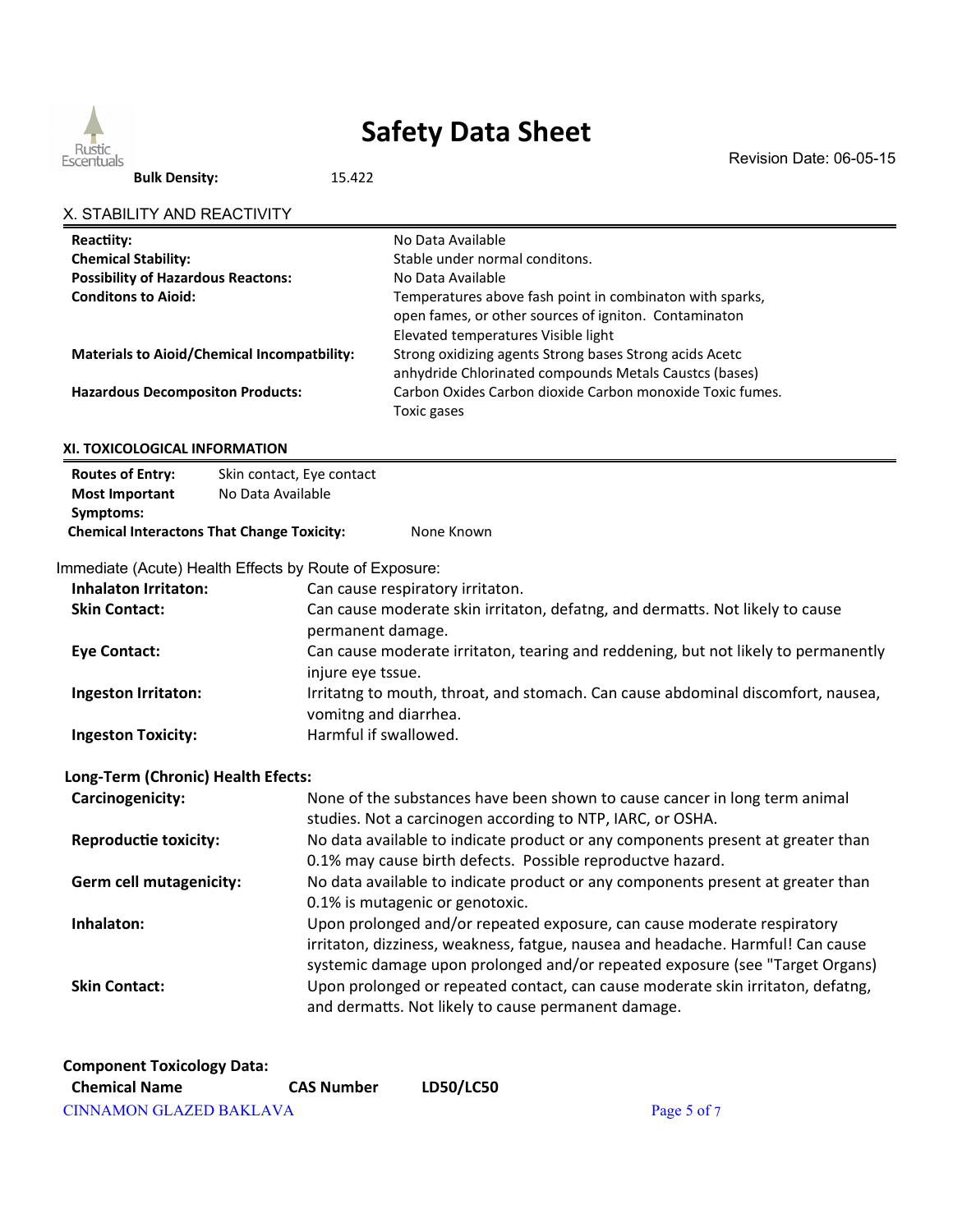

No data available

### **Has the chemical been classiied as a Carcinogen by NTP, IARC or OSHA.**

| <b>Chemical Name</b> | OSHA Carcinogen   IARC Carcinogen   NTP Carcinogen |  |
|----------------------|----------------------------------------------------|--|
| No Data Available    |                                                    |  |

#### **XII. ECOLOGICAL INFORMATION**

| Oieriiei:<br><b>Mobility in Soil:</b><br>Persistence:<br><b>Bioaccumulaton:</b><br><b>Other adierse efects</b> | This material is not expected to be harmful to the ecology.<br>No Data Available<br>No Data Available<br>No Data Available<br>No Data Available |                                                                            |                                                                                                                                                                                                                                                                                                                                                                                                                                                                                                                                                                                                                                                                                                                                                                                                                                                                                                                                                                                                                                                                             |                         |  |
|----------------------------------------------------------------------------------------------------------------|-------------------------------------------------------------------------------------------------------------------------------------------------|----------------------------------------------------------------------------|-----------------------------------------------------------------------------------------------------------------------------------------------------------------------------------------------------------------------------------------------------------------------------------------------------------------------------------------------------------------------------------------------------------------------------------------------------------------------------------------------------------------------------------------------------------------------------------------------------------------------------------------------------------------------------------------------------------------------------------------------------------------------------------------------------------------------------------------------------------------------------------------------------------------------------------------------------------------------------------------------------------------------------------------------------------------------------|-------------------------|--|
| <b>Ecotoxicity Data</b><br><b>Chemical Name</b>                                                                | <b>CAS Number</b>                                                                                                                               | <b>Aquatc EC50</b><br>Crustacea                                            | <b>Aquatc ERC50</b><br>Algae                                                                                                                                                                                                                                                                                                                                                                                                                                                                                                                                                                                                                                                                                                                                                                                                                                                                                                                                                                                                                                                | <b>Aquatc LC50 Fish</b> |  |
| No Data Available                                                                                              |                                                                                                                                                 |                                                                            |                                                                                                                                                                                                                                                                                                                                                                                                                                                                                                                                                                                                                                                                                                                                                                                                                                                                                                                                                                                                                                                                             |                         |  |
| XIII. DISPOSAL CONSIDERATIONS                                                                                  |                                                                                                                                                 |                                                                            |                                                                                                                                                                                                                                                                                                                                                                                                                                                                                                                                                                                                                                                                                                                                                                                                                                                                                                                                                                                                                                                                             |                         |  |
| <b>Waste Descripton for Spent Product:</b><br><b>Waste Descripton for Empty</b><br>Packaging:                  | No Data Available                                                                                                                               | Spent or discarded material is a hazardous waste.                          |                                                                                                                                                                                                                                                                                                                                                                                                                                                                                                                                                                                                                                                                                                                                                                                                                                                                                                                                                                                                                                                                             |                         |  |
| <b>Disposal Methods:</b><br><b>Waste Disposal Code(s):</b>                                                     | D001                                                                                                                                            | with all applicable regulatons.                                            | DO NOT DUMP INTO ANY SEWERS, ON THE GROUND, OR INTO ANY<br>BODY OF WATER. All disposal practces must be in compliance with all<br>Federal, State/Provincial and local laws and regulatons. Regulatons<br>may vary in dieerent locatons. Waste characterizatons and<br>compliance with applicable laws are the sole responsibility of the waste<br>generator. As your supplier, we have no control over the management<br>practces or manufacturing processes of partes handling or using this<br>material. The informaton presented here pertains only to the product<br>when used as intended, according to this MSDS. For unused and<br>uncontaminated product, the preferred optons include sending to a<br>licensed and permited incinerator or other thermal destructon device.<br>Various federal, state or provincial agencies may have specifc<br>regulatons concerning the transportaton, handling, storage, use or<br>disposal of this product which may not be covered in this MSDS. The<br>user shall have to review these regulatons to ensure full compliance |                         |  |
| XIV. TRANSPORTATION INFORMATION                                                                                |                                                                                                                                                 |                                                                            |                                                                                                                                                                                                                                                                                                                                                                                                                                                                                                                                                                                                                                                                                                                                                                                                                                                                                                                                                                                                                                                                             |                         |  |
| <b>US DOT Ground Shipping Descripton:</b>                                                                      | <b>Not Restricted</b>                                                                                                                           |                                                                            |                                                                                                                                                                                                                                                                                                                                                                                                                                                                                                                                                                                                                                                                                                                                                                                                                                                                                                                                                                                                                                                                             |                         |  |
| IATA Shipping Descripton:<br><b>IMDG Shipping Descripton:</b>                                                  |                                                                                                                                                 | UN1266, PERFUMERY PRODUCT, 3, PGIII<br>UN1266, PERFUMERY PRODUCT, 3, PGIII |                                                                                                                                                                                                                                                                                                                                                                                                                                                                                                                                                                                                                                                                                                                                                                                                                                                                                                                                                                                                                                                                             |                         |  |
| <b>CINNAMON GLAZED BAKLAVA</b>                                                                                 |                                                                                                                                                 |                                                                            |                                                                                                                                                                                                                                                                                                                                                                                                                                                                                                                                                                                                                                                                                                                                                                                                                                                                                                                                                                                                                                                                             | Page 6 of 7             |  |